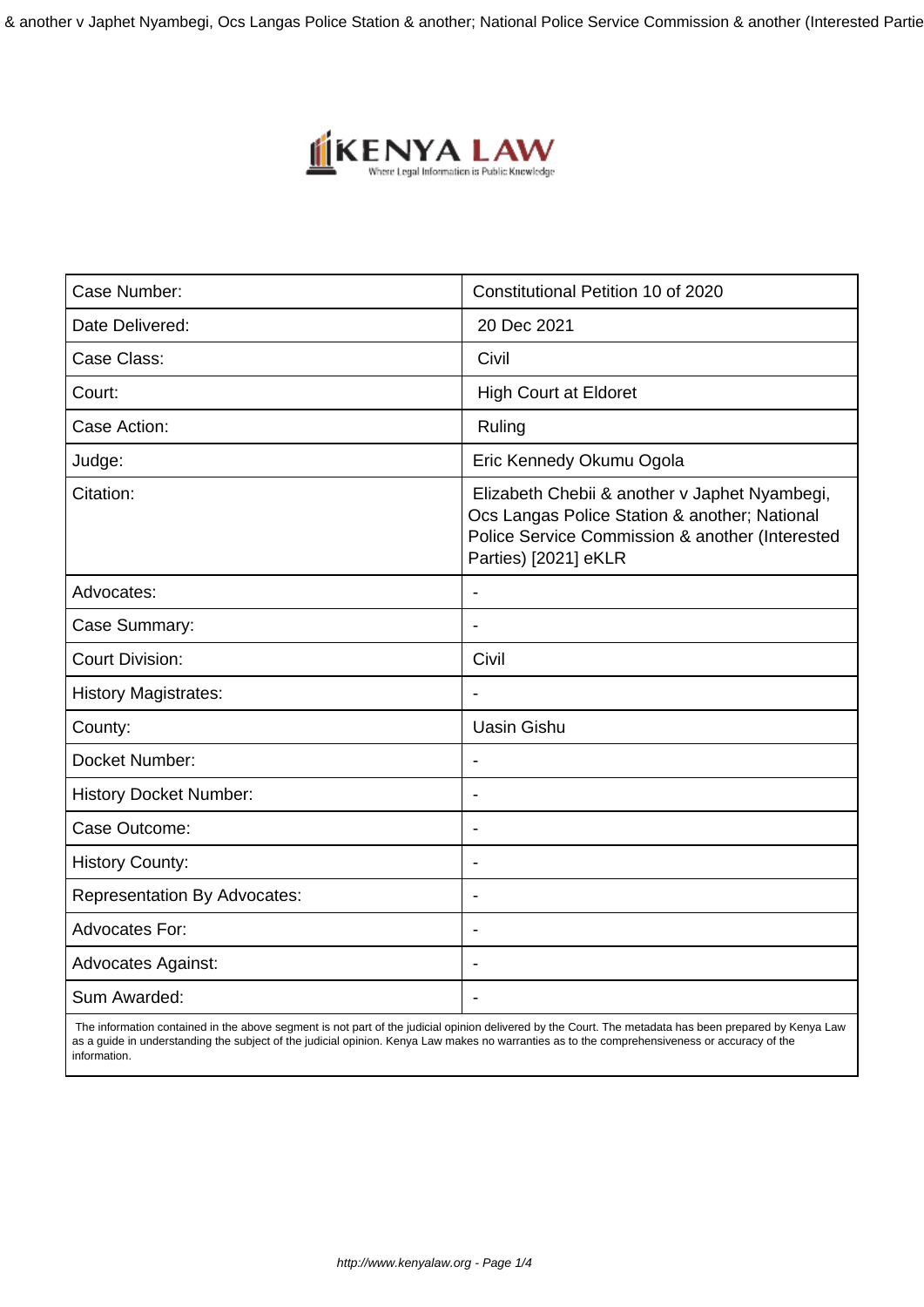#### **REPUBLIC OF KENYA**

#### **IN THE HIGH COURT OF KENYA AT ELDORET**

## **CONSTITUTIONAL PETITION NO. 10 OF 2020**

**ELIZABETH CHEBII...........................................................................................1ST PETITIONER**

**WILSON KIMUTAI KIGEN...........................................................................2ND PETITIONER**

#### **VERSUS**

### **JAPHET NYAMBEGI,**

**OCS LANGAS POLICE STATION.........................................................1ST RESPONDENT**

**ATTORNEY GENERAL....................................................................................2ND RESPONDENT**

#### **AND**

## **NATIONAL POLICE SERVICE COMMISSION.......1ST INTERESTED PARTY**

## **DIRECTOR OF PUBLIC PROSECUTION...................2ND INTERESTED PARTY**

#### **RULING**

1. Before this court is a Notice to Produce documents dated 18<sup>th</sup> December 2020 and expressed to be brought under section 69 of the Evidence Act by the Petitioners.

2. The Petition seeks declaratory orders that the detention of the 1<sup>st</sup> Petitioner from  $7<sup>th</sup>$  may 2020 to 11<sup>th</sup> May 2020 by the Respondent was unconstitutional. Further, that the criminal charges in Criminal Case No. 1040 of 2020 are a nullity for being unconstitutional; that the confiscation of the Petitioners' goods worth kshs. 152,250/- was illegal; an order for the release of the confiscated goods or payment of the equivalent value with interest, an order for exemplary damages against the  $1<sup>st</sup>$  Respondent, an order for general damages against the Respondents and Interested Parties and costs.

3. The Petitioners require the Respondents and Interested Parties produce the following documents for their inspection and make copies therefrom prior to the hearing of this Petition:

1. Occurrence Book extract from Langas Police Station for 5th, 6th and 7th July 2020.

- 2. Police Investigation Diary. For the 5th,6th and 7th July 2020.
- 3. Covering report relative to 5th, 6th and 7th July 2020.
- 4. Original handwritten inventory for the goods collected on the night of 5<sup>th</sup> July 2020.

4. The Notice is opposed by the Respondents and Interested Parties vide a Grounds of Opposition dated 10<sup>th</sup> May 2021 and filed on 19<sup>th</sup> October 2021 on the following grounds;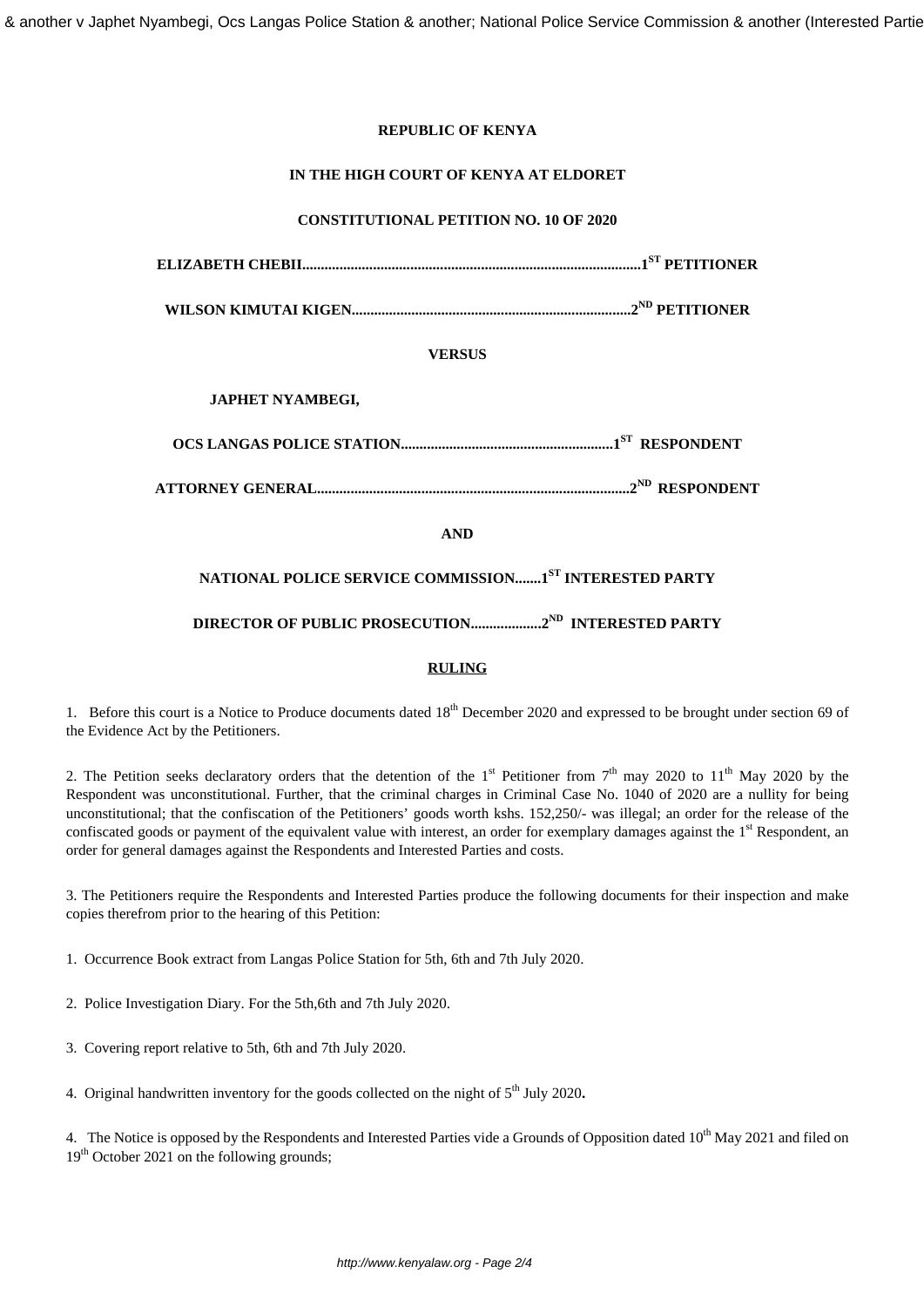1. That the notice is incurably defective, incompetent, untenable, frivolous, scandalous, and vexatious and devoid of substance with unsupported conclusions and only tailored and stage-managed to unfairly and improperly hoodwink this court.

2. That the notice to produce is geared towards discovery and inspection of documents under no known procedure in law.

3. That the sole purpose of notice to produce documents under Section 69 of the Evidence Act is for trial purposes and not inspection and discovery as sought by the Petitioners.

4. That the Petitioners have not demonstrated to the honourable court any difficulty in accessing the documents serialized in the notice to produce as they are public documents.

5. That the Petitioners have not complied with the procedure enshrined in section 8 and 9 of Access to Information Act No. 31 of 2016 as regards access to the public documents.

5. The Interested Parties and the Respondents contend that it is an abuse of the court and pray the notice be dismissed with costs.

#### **DETERMINATION**

6. Having considered the instant application and the rival submissions of the parties I have identified the issue for determination as whether the Respondents and Interested Parties should be compelled to comply with the Notice to produce.

7. Section 69 of the Evidence Act provides;

**Secondary evidence of the contents of the documents referred to in section 68 (1) (a) shall not be given unless the party proposing to give such secondary evidence has previously given to the party in whose possession or power the document is, or to his advocate, such notice to produce it as is required by law or such notice as the court considers reasonable in the circumstances of the case:** 

**Provided that such notice shall not be required in order to render secondary evidence admissible in any of the following cases–** 

- **(i) when the document to be proved is itself a notice;**
- **(ii) when from the nature of the case, the adverse party must know that he will be required to produce it;**
- **(iii) when it appears or is proved that the adverse party has obtained possession of the original by fraud or force;**
- **(iv) when the adverse party or his agent has the original in court;**
- **(v) when the adverse party or his agent has admitted the loss of the document;**
- **(vi) when the person in possession of the document is out of reach of, or not subject to, the process of the court;**
- 8. Section 68(a) of the Evidence Act provides;

**Secondary evidence may be given of the existence, condition or contents of a document in the following cases–** 

**(a) when the original is shown or appears to be in the possession or power of–**